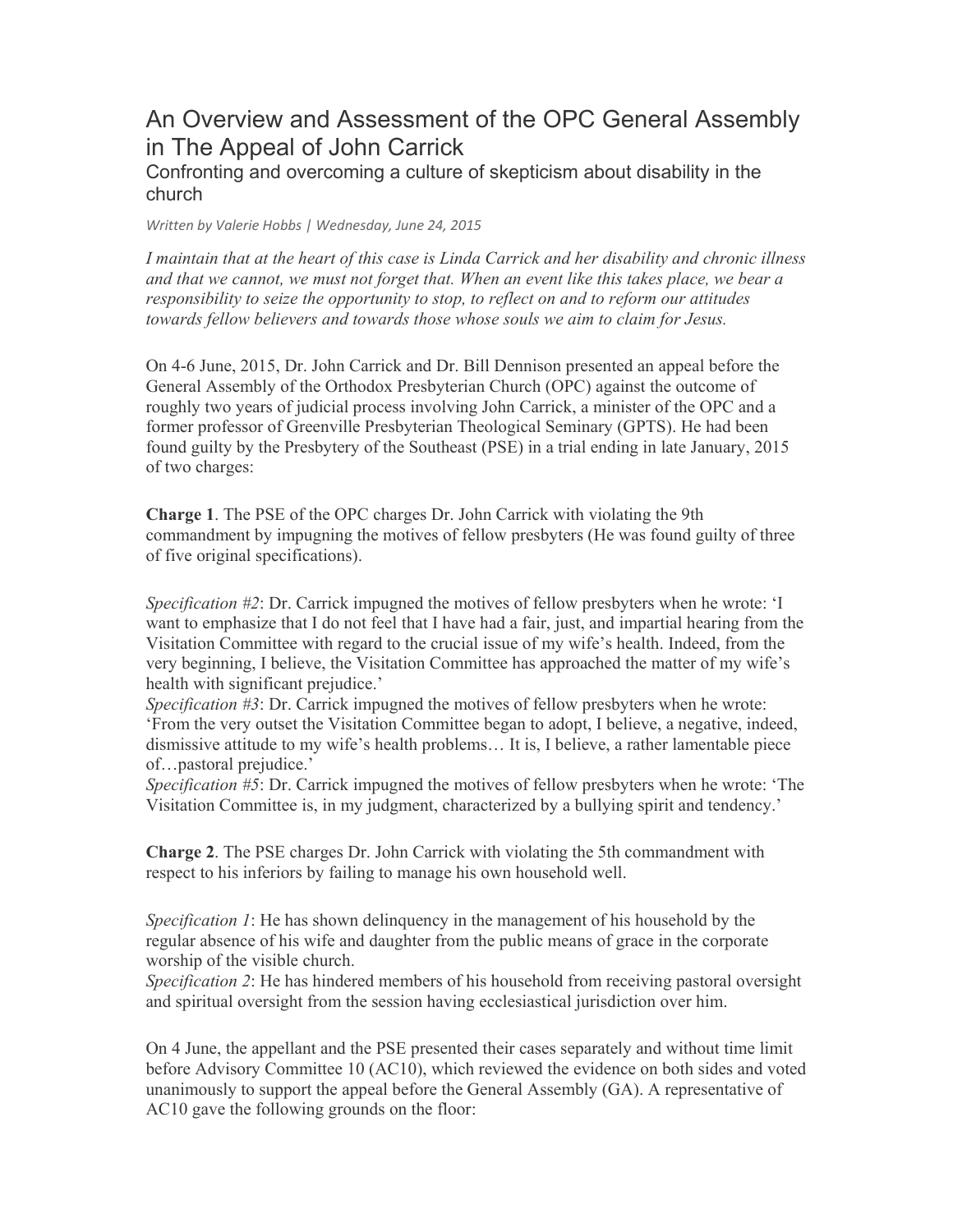- 1. *Impugning motives is ambiguous. While potentially sinful, a proper charge would have to be one of falsely doing so. Further, it is not clear that the appellant in fact ever addressed the motives of his fellow presbyters.*
- 2. *Charge 2 assumes that the absence of Mrs. Carrick and the Carricks' daughter was sinful and that the appellant was complicit and/or cavalier about such absence. Not only were these two individuals outside the jurisdiction of the presbytery [having transferred their membership to another church], but no factual evidence was provided to substantiate claims about their absence or about hindering pastoral/spiritual oversight.*

On 5 June, close to 2 pm, Advisory Committee 10 presented their report, recommending that the appeal with respect to charges 1 and 2 be sustained and proposed the following procedure, which was approved unanimously by GA.

- 1. *Presentation by the appellant (John Carrick and Bill Dennison): up to 30 minutes*
- 2. *Presentation by representatives of the PSE (Rodney King and Scott Willett): up to 30 minutes*
- 3. *Questions and clarification regarding preceding presentations: up to 15 minutes*
- 4. *Final remarks by representatives of the PSE: up to 15 minutes*
- 5. *Final remarks by appellant: up to 15 minutes*

Following the appellant's final remarks, AC10 presented its recommendations, the moderator put forward a motion to sustain the appeal, and thirty-eight speeches [eighteen in favor (two by one member of PSE), seventeen against (eight by five members of PSE), three abstentions] from commissioners followed, spanning around four hours from the evening of 5 June until after lunch on 6 June.

Debate focused primarily on issues related to the amount and type of evidence offered by the PSE, whether or not the charges assume that Mrs. Carrick's absence from church was sinful, the good name of the PSE which some alleged was tarnished in 'the public realm, even through the internet', and what it means to impugn motives. One rather surprising set of speeches expressed discomfort with questioning any presbytery decision on the grounds that this would send 'the rather chilling message to [presbyteries] that they need to think twice or more before using judicial process because the General Assembly may well overturn their work.'

Several commissioners shared moving personal stories of caring for relatives with chronic illness. Four commissioners argued that they lacked enough information to vote in good conscience, others, including a member of the advisory committee, pointing out the impossibility of comprehensive knowledge of even 'any one single fact' by anyone involved and the importance of acting on the basis of 'enough information.'

A few expressed concern with the involvement of GPTS in these matters, particularly the handing over of an audio recording of a meeting between the Carricks' OPC session and Dr. Carrick to a member of authority at GPTS, without informing Dr. Carrick, a tape which then played 'a role in the decision of the seminary not to renew the appellant's contract.'

After some four hours of speeches, the moderator once again put forward the motion to sustain the appeal, which was voted on by voice vote and upheld by a significant majority (by several accounts, around 80% in Dr. Carrick's favor).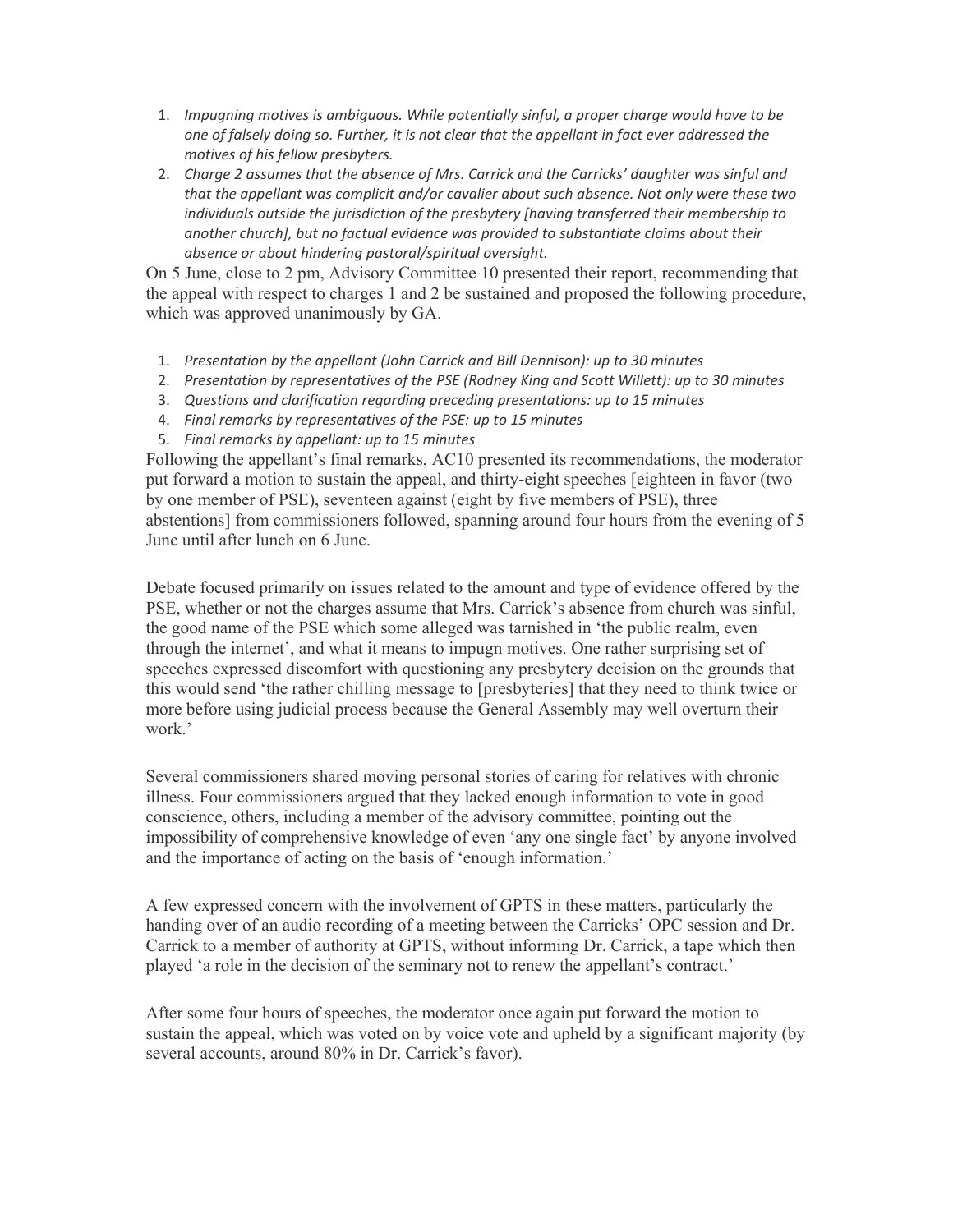All of the aforementioned issues raised on the floor warrant careful and thorough discussion insofar as they reveal the minds of some of the commissioners in the difficult position of having to vote on these matters. But in this article and against the backdrop of this particular case involving Dr. John Carrick, his wife Linda Carrick, and their young daughter, I examine what I see as a culture of skepticism regarding disability within some parts of the Reformed Church community and argue three main points:

- 1. *that this case centers on Mrs. Carrick, particularly on the question of whether or not chronic illness and disability is sufficient basis for excused absence from worship;*
- 2. *that PSE's recommendations to Dr. Carrick regarding church attendance reveal a prioritization of Mrs. Carrick's soul at the expense of her body; and*
- 3. *that this rather startling case must prompt us to examine the ways in which we think and speak about and act towards those on the periphery.*

My discussion is based on what was said on the floor of GA, captured in around sixty pages of presentations, questions, comments, and speeches I transcribed during my observation of the appeal at OPC GA.

In my first piece about this case, relating my experience at the final stage of Dr. Carrick's trial in late January, 2015, I argued that, fundamentally, the charges were about Linda Carrick, formally classified as disabled and suffering from multiple chronic illnesses, and is reflective of the wider Reformed Christian community's attitudes towards women, towards illness, towards disability, towards those, as Chris Jones put it in a follow-up piece, whose 'experience is at variance with established norms regarding how Christian men and women ought to think and behave.'

In the public, online discussion that followed, one member of the PSE wrote that, 'The article is ironic – no women were on trial.' And yet, discussion on the floor of GA repeatedly visited the question of whether Linda Carrick was central to the case (even if she wasn't formally charged) and whether the PSE had considered her absence from church, which both she and Dr. Carrick argued was due to health issues, to be sinful. On the one hand, some members of the PSE argued that 'The presbytery never questioned Mrs. Carrick's integrity' and that 'The presbytery never asked…Mrs. Carrick, whether or not she could be there.' One member of the PSE, responding to a question about whether or not Mrs. Carrick's absence was sinful, answered,

### *We did not adjudicate her. We did not vindicate her. We did not convict her. We did not accuse her. We did not excuse her.*

Another, referring to moral judgments about her absence, noted, 'We didn't go there at all.' However, these claims were undermined by statements from these same and other PSE members. For example, when the question was raised 'Why did the PSE not charge Mrs. Carrick instead of Dr. Carrick?' and the PSE pointed out that the she had transferred her membership to a nearby PCA church and was therefore not under the jurisdiction of the PSE, a PSE member clarified for the body that while Mrs. Carrick could not be charged, that did not mean that the PSE had stopped short of a determination that 'such absence was sinful and that the appellant was complicit with or cavalier about such absence.' Illustrating this, another PSE member said,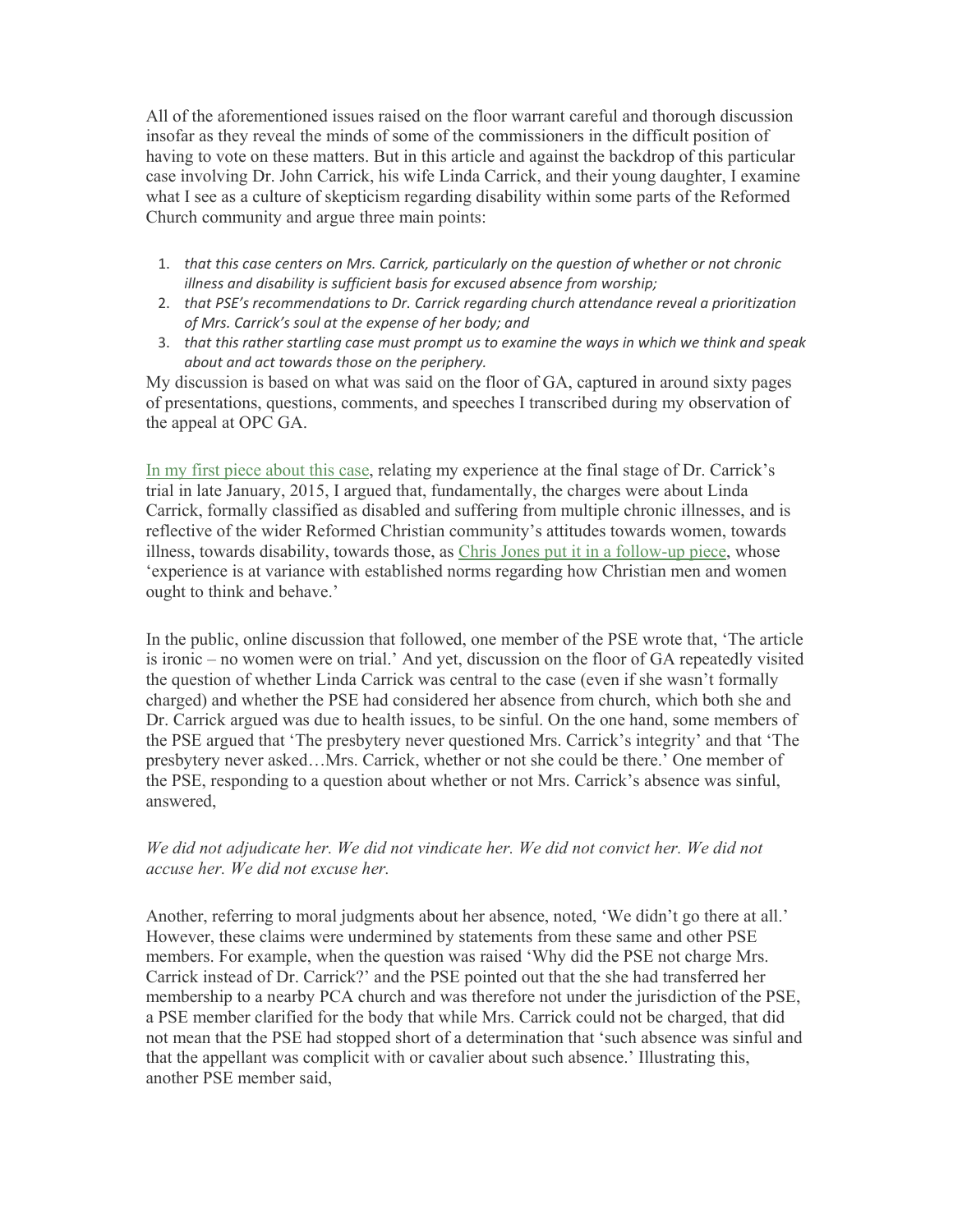*There was concern on the part of the session with respect to her illness that it always seemed to flare up on the Lord's Day. Not that we deny that she was sick. But it always seemed to be a little suspicious to us.*

Another PSE member cited testimony of a session member of Mrs. Carrick's former OP church, that

*While he does not deny that Mrs. Carrick has a legitimate illness, he has witnessed times when Mrs. Carrick claimed to be too ill to attend worship but then seemed to have no problems attending other events.*

When asked to specify a specific instance when Mrs. Carrick's absence was sinful, one of the spokesmen for PSE who had previously argued that no judgments were made regarding her moral character, answered,

*The testimony that was given to the presbytery was testimony regarding a lengthy period of time. And so there was not the evidence of a particular Sunday being a particular sin.*

In short, despite statements to the contrary, moral judgments regarding Mrs. Carrick's absence from church were repeatedly made, her behavior and person made central to the case by the PSE, worryingly, on the basis of *general impression* rather than factual evidence. As a dissenting member of PSE argued,

### *You cannot claim that there is a pattern if you cannot give specific instances to back this pattern. There was no factual evidence presented at the trial to back this idea of a pattern.*

So what effect does not charging Mrs. Carrick and yet assuming her guilt have? By implication, Dr. Carrick cannot defend her or indeed himself, his factual evidence of her illness and disability repeatedly ruled irrelevant since the trial was 'not about her.' Given that the seriousness of her condition and absence from church had been implicitly ruled 'suspicious,' focus was then placed on determining just how often she had missed church so that some could determine the measure of Dr. Carrick's delinquency. This can be seen in the words of one commissioner, who had early on asked a question about frequency of Mrs. Carrick's attendance and later made this comment during the debate, reflecting his view that Dr. Carrick's insistence on foregrounding the fact of his wife's illness was a kind of avoiding tactic (even though Dr. Carrick had actually gone on to address the question of frequency):

### *I do not believe throwing out the medical condition as a sort of wall…I asked about frequency. Immediately there was a tendency to remind me of the condition of his wife.*

Essentially, Mrs. Carrick was found guilty and yet she was allowed no voice, even through her husband, no platform from which to defend herself since she was never formally charged.

Having determined her absence from church to be 'suspicious,' the PSE (via a Visitation Committee), prior to bringing charges, had recommended that Dr. Carrick, together with his wife and daughter, attend church every Lord's Day morning for six months, with the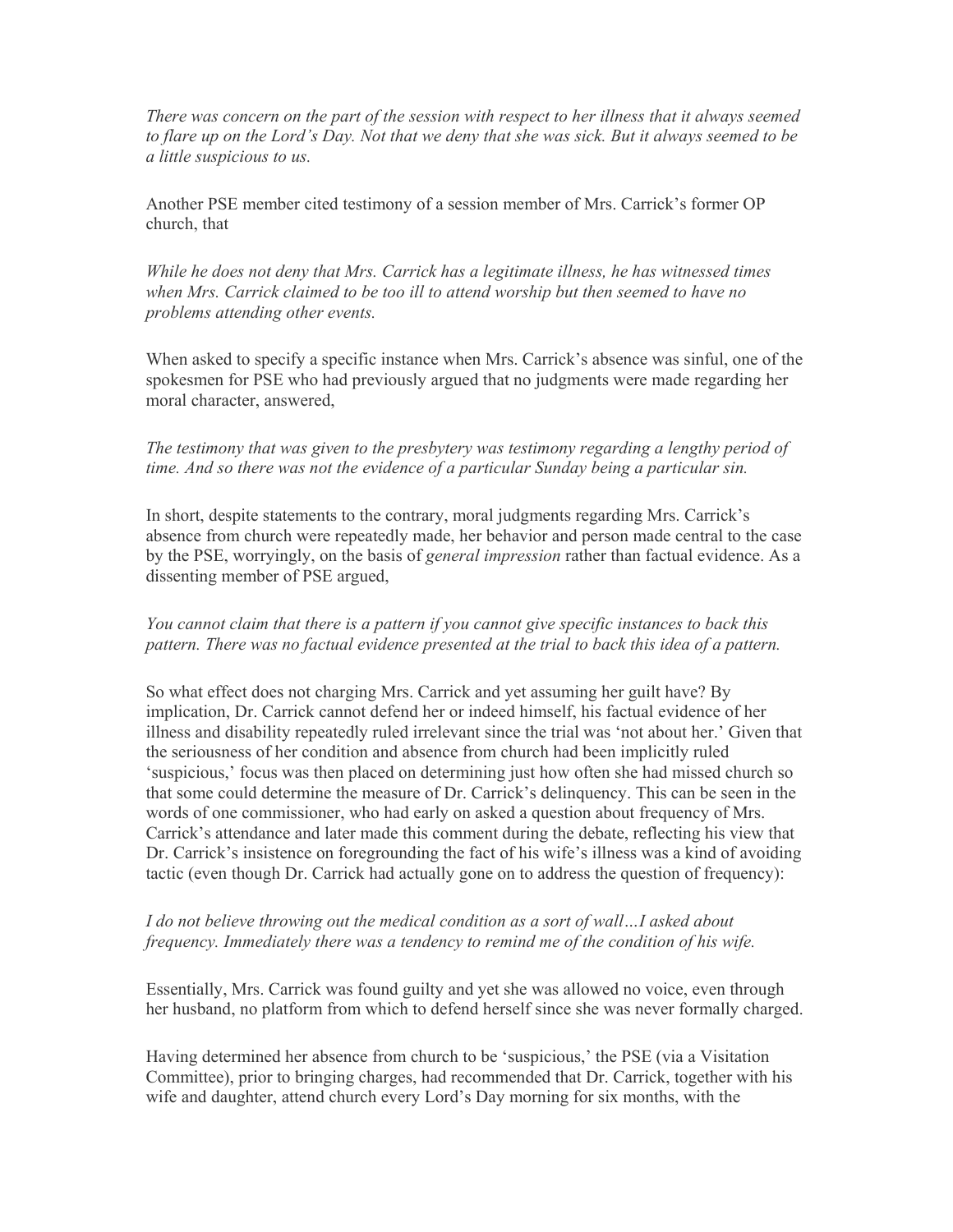expectation that this would increase to both services, morning and evening, each week thereafter. Dr. Carrick's refusal to comply, based on his rejection of the PSE's assessment of his wife's ability to fulfill this requirement as unrealistic and unrealizable, was then judged unacceptable. A session member of the Carricks' former OPC church explained at GA, 'We as a session met the recommendations given by the VC, the other side didn't.'

Another member of the session echoed this, noting that surely an hour and a half a week wasn't too much to ask, this despite medical evidence presented by Dr. Carrick of the variable and unpredictable nature of his wife's chronic illnesses. In fact, the charge of impugning motives arose from a letter Dr. Carrick wrote to the Visitation Committee about what he judged to be their unreasonable requirements of his wife, confronting them with their 'prejudicial spirit' towards his wife, their 'bullying spirit and tendency.'

During conversation Friday evening at GA, one commissioner astutely observed that such requirements place undue emphasis on public worship and fail to account for other means of caring for one's spiritual state, such as family worship and pastoral visits. Another commissioner noted on the floor, 'The issue may have been less that the man would not listen but that the session and the presbytery would not listen.'

Members of the PSE expressed concern for both Mrs. Carrick's physical and spiritual state at various points, but their recommendations prioritized one over the other, the soul at the expense of the body. As Bill Dennison noted in his closing speech for the appellant:

*According to the medical expertise of the analysis of her health issues, no recommendation could be more absurd…And [in] our judgment, that proves and demonstrates that the presbytery did not act in understanding of the depths of Mrs. Carrick's health issues…Micah 6:8. And what does the Lord require of you but to do justly, to love mercy, and to walk humbly with your God?*

While commissioners at GA may have voted to sustain the appeal for a variety of reasons, including the lack of factual evidence provided by PSE, I maintain that at the heart of this case is Mrs. Carrick and her disability and chronic illness and that we cannot, we *must no*t forget that. When an event like this takes place, we bear a responsibility to seize the opportunity to stop, to reflect on and to reform our attitudes towards fellow believers and towards those whose souls we aim to claim for Jesus.

My interactions with members of the OPC at GA left me greatly encouraged at the many godly men who care deeply for the body of Christ and who have dedicated their lives to her expansion. I am also deeply thankful that the courts of Christ's church overwhelming supported justice on this occasion. I was moved to tears by many of the speeches which reflected a desire to minister to all who have been bought with the blood of Christ. In particular one commissioner urged the body to consider the perspectives of others, the room silent and listening as he cried out, 'Every one of you have people in your churches who are living in crisis. Look around. Do you see them?'

And so, finally, I ask you to consider what it means to be both soul and body. One friendly, well-meaning commissioner at GA said in conversation about my first article that, arguably, I had made 'too much' of some rather 'small matters' like the sign on the women's bathroom.